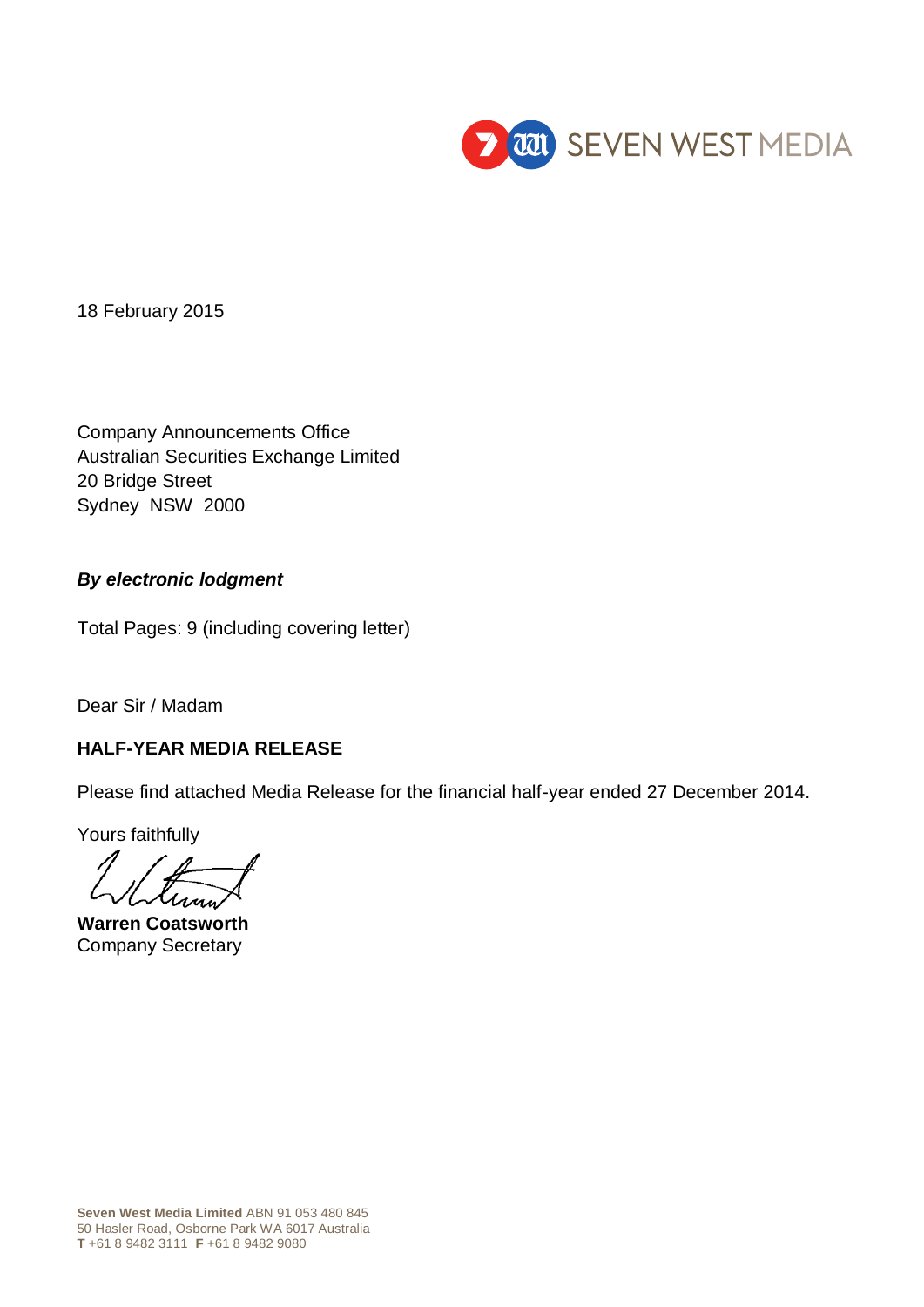# **18 February 2015**

## **Seven West Media releases interim financial results for half year ended 27 December 2014**

- Seven builds on leadership in audience delivery in television.
- Seven delivers another market leading advertising revenue share in television across the first half of the financial year. Publishing businesses out-perform peers in a challenging market.
- Market-leading strong margins delivered across all key media businesses with operating cash flow before interest and tax of more than \$250 million.
- Company declares an interim dividend of 6 cents per share (fully franked) and based on current market outlook, the board intends to maintain the dividend at 12 cents per share for the 2015 financial year.
- Seven West Media delivers an underlying net profit of \$137.5 million on total revenues of \$943.0 million across first six months of the current financial year.
- The company delivers a statutory net loss of \$993.6 million following inclusion of significant items relating to predominantly the impairment of goodwill, carrying values of the company's publishing businesses, impairment of equity accounted investments, recognition of onerous television programme contracts and redundancy and restructure costs.
- Company builds expanding presence in new forms of content delivery, including the Presto partnership and successful launch of Hybrid Television, and live sports streaming.
- Tight and disciplined cost management focus maintained with total costs down 1.3 per cent in the period.

18 February 2015 - Australia's leading multi-platform media business, Seven West Media, today reported the company's interim financial results for the first half of the 2014-2015 financial year.

Profit before significant items, net finance costs and tax (EBIT) is \$226.9 million. Profit before significant items, net finance costs, tax, depreciation and amortisation (EBITDA) is \$250.7 million. The company delivered slightly ahead of underlying net profit after tax guidance issued at the company's annual general meeting last November.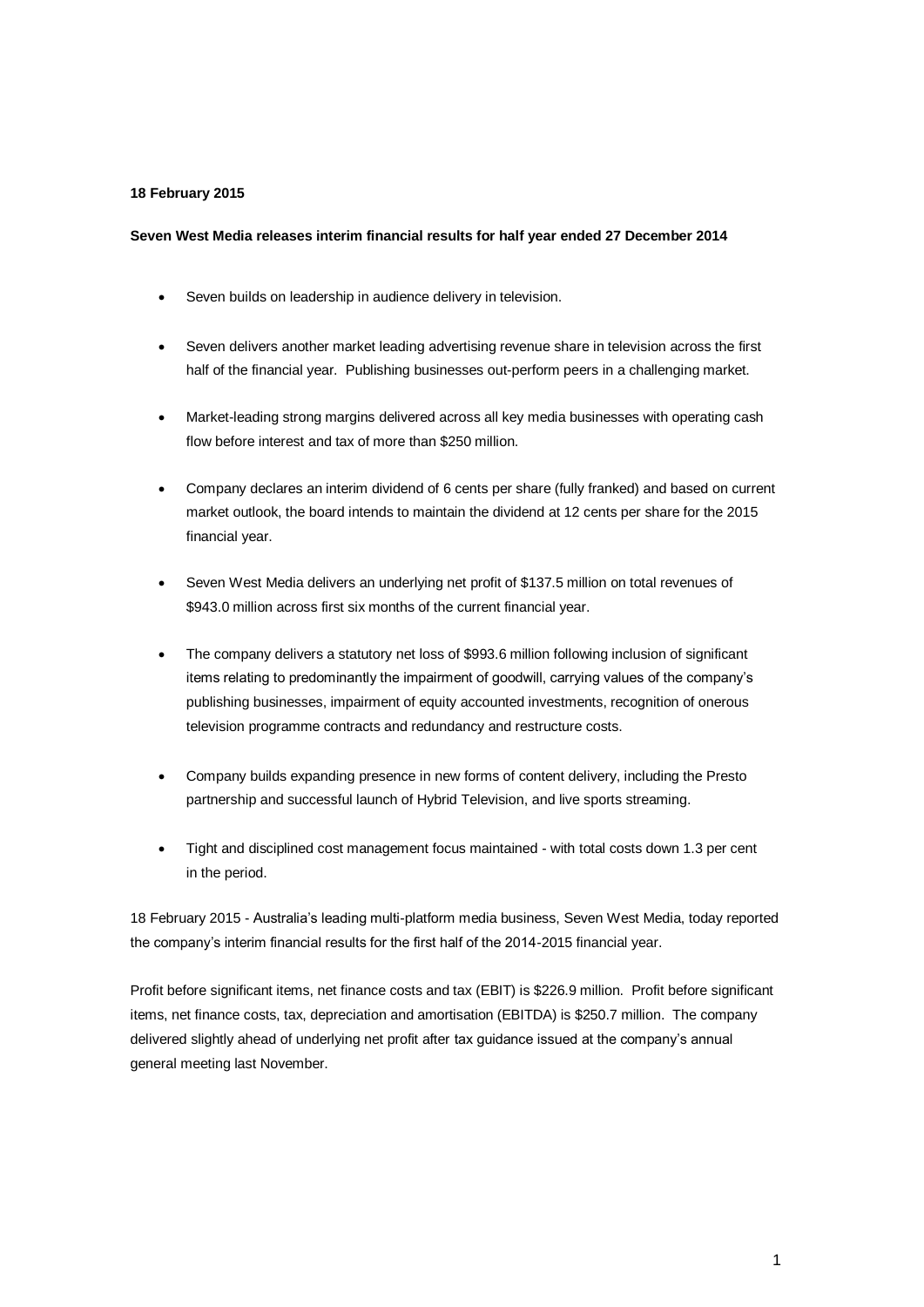## **Statutory Results**

After significant items, the company reports a statutory net loss of \$993.6 million for the six months to 27 December 2014.

The company reported significant items of \$1,148.1 million covering predominantly the impairment of television goodwill, carrying values of the company's publishing businesses, the investment in Yahoo7 and recognition of onerous long-term programming contracts. Significant items also include one-off costs relating to the company's restructuring programme.

| Significant items for the half year ended 27 December 2014    |                   |
|---------------------------------------------------------------|-------------------|
| Impairment of Television goodwill                             | \$960.9 million   |
| Impairment of Newspapers and Magazines goodwill               | \$65.7 million    |
| Impairment of Newspapers and Magazines mastheads and licences | \$38.4 million    |
| Impairment of equity accounted investees                      | \$26.5 million    |
| Restructure costs and onerous contracts                       | \$56.6 million    |
| Total significant items before tax                            | \$1,148.1 million |

Commenting, the Chief Executive Officer of Seven West Media, Tim Worner said: "This period, we have booked an impairment of intangible assets of \$1.1 billion, most of which relates to television goodwill recognised as part of the WAN/SMG transaction in 2011. This adjustment reflects the revision of future growth rates given recent subdued advertising conditions, which we must account for. This does not diminish our belief in the future of free-to-air television or our ability to maintain leadership, revenue share and cost control in the business."

### **EBITDA Margin**

Seven West Media delivered an overall EBITDA margin of 26.6 per cent reflecting the strong performances of the company's key market-leading media businesses.

# **Dividend**

An interim dividend of 6 cents per share (fully franked) has been declared. Based on the current market outlook, the board intends to maintain the dividend at 12 cents per share for the full 2015 financial year.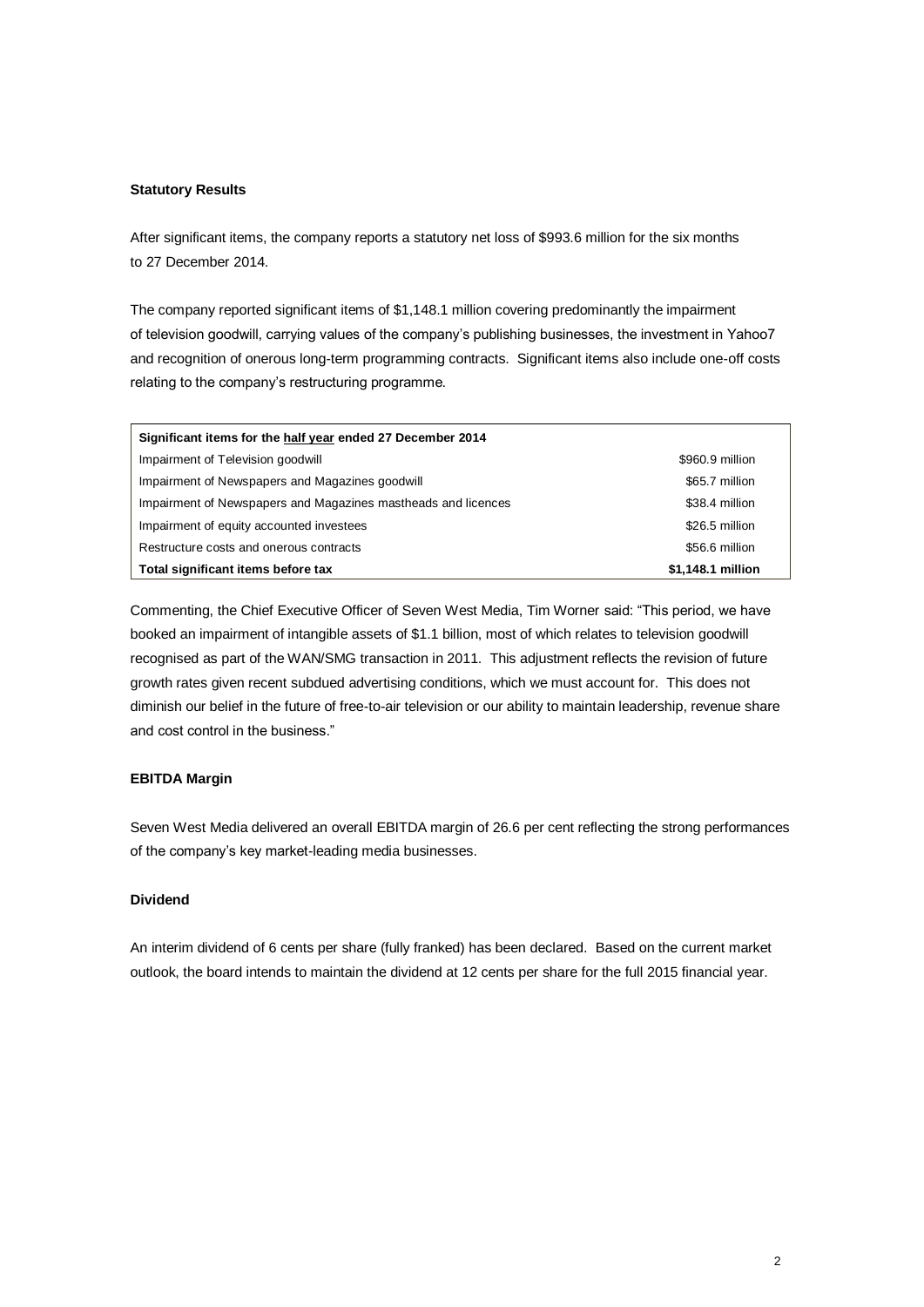#### **Overview**

Commenting, Mr Worner, said: "We are delivering leadership in broadcast television, and our digital and publishing businesses continue to deliver market-leading margins and performance in a tough, competitive and challenging market.

"We are making significant advances in the delivery of our content across new digital platforms with Presto and the launch of Hybrid TV and the live streaming of sports to all devices, especially on mobile.

"Our objective is leadership in content and leadership in delivery across our media platforms. Our focus is firmly on the delivery of results for our shareholders.

"Today's statutory result reflects the tough economic conditions impacting consumer confidence and advertising expenditure over the past six months, and we believe it is prudent that we adopt a more conservative approach to the valuation of our businesses.

"We're in a strong position to build on our leadership across the coming twelve months. We will continue to invest in our content and our businesses to drive home our leadership and we will continue to be rigorous in our cost management. We will also accelerate our moves to drive greater inter-connections between our media businesses as we build our presence in new forms of digital content delivery."

## **Outlook**

Management guidance for the 2015 financial year television advertising market is for a slight decline from prior year. The Newspaper advertising market is expected to continue in line with current trends. Magazines advertising market trends should continue to improve. The company has issued guidance for the group's 2015 financial year underlying profit (excluding significant items) to remain in line with market estimates.

Commenting, Mr Worner said: "Our media businesses are delivering. We are focused on driving home our leadership in content creation and to use the strengths of our media businesses to drive better outcomes for our audiences and our advertisers on digital platforms.

"We are advancing on our plans for the delivery of our content beyond broadcast television and publishing, with our next major step, the recent launch of Hybrid TV, and our moves into new forms of content delivery with Presto. We are well-placed."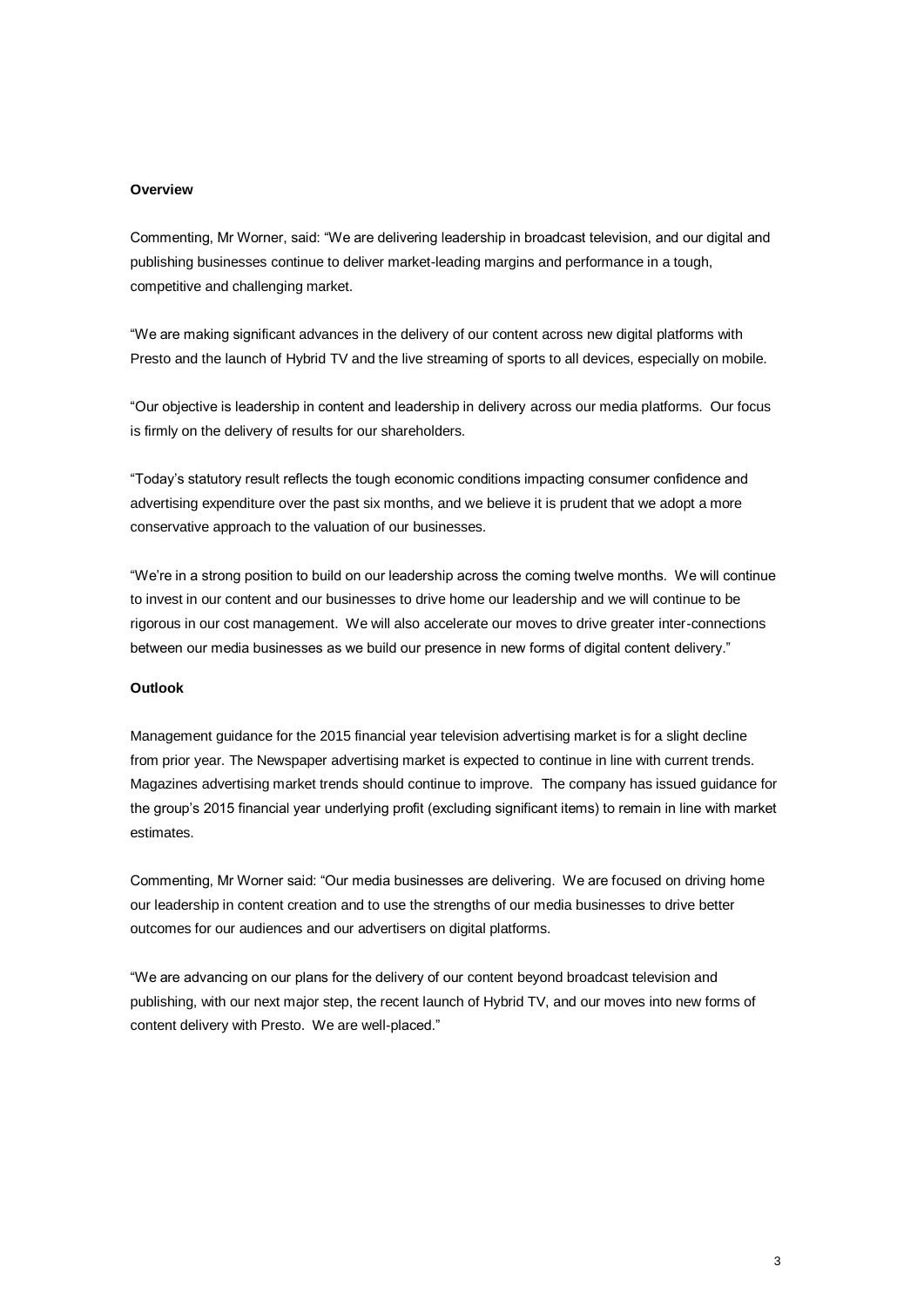## **Results**

|                                                         | <b>Half Year Ended</b> | <b>Half Year Ended</b> |
|---------------------------------------------------------|------------------------|------------------------|
| <b>Interim Results</b>                                  | 27 December 2014       | 28 December 2013       |
| (Loss) profit before tax                                | $($952.7)$ million     | \$210.0 million        |
| (Loss) profit after tax                                 | (\$993.6) million      | \$150.1 million        |
| (Loss) profit attributable to shareholders              | (\$993.6) million      | \$150.1 million        |
| Basic EPS                                               | $-99.6$ cents          | $15.0 \text{ cents}$   |
| Diluted EPS                                             | $-79.6$ cents          | 13.2 cents             |
| Interim Dividend per Ordinary Share                     | 6 cents                | 6 cents                |
| <b>Additional Information:</b>                          |                        |                        |
| Significant items before tax                            | $($1,148.1)$ million   | Nil                    |
| Profit before tax excluding significant items           | \$195.4 million        | \$210.0 million        |
| Profit after tax excluding significant items net of tax | \$137.5 million        | \$150.1 million        |

Seven West Media reports a profit after income tax, excluding significant items net of tax, of \$137.5 million on total revenues of \$943.0 million.

The company is reporting a statutory net loss of \$993.6 million following the inclusion of significant items relating to impairment of goodwill, the carrying values of the company's publishing businesses, impairment of equity accounted investments and television programming agreements, redundancy and restructure costs.

EBITDA of \$250.7 million is down from \$275.4 million in the prior corresponding period with EBIT of \$226.9 million down from \$250.3 million in the prior corresponding period.

| <b>Interim Results</b>                                                    | <b>Half Year Ended</b><br>27 December 2014 | <b>Half Year Ended</b><br>28 December 2013 |
|---------------------------------------------------------------------------|--------------------------------------------|--------------------------------------------|
|                                                                           |                                            |                                            |
| Total Revenue*                                                            | \$943.0 million                            | \$975.8 million                            |
| <b>EBITDA</b>                                                             | \$250.7 million                            | \$275.4 million                            |
| EBIT                                                                      | \$226.9 million                            | \$250.3 million                            |
| <b>Underlying NPAT</b>                                                    | \$137.5 million                            | \$150.1 million                            |
|                                                                           |                                            |                                            |
| Reconciliation to statutory results:                                      |                                            |                                            |
| Profit before significant items, net finance costs and tax                | \$226.9 million                            | \$250.3 million                            |
| Net finance costs                                                         | $($31.5)$ million                          | $($40.3)$ million                          |
| Profit before tax excluding significant items                             | \$195.4 million                            | \$210.0 million                            |
| Significant Items                                                         | $($1,148.1)$ million                       | Nil                                        |
| (Loss) profit before income tax                                           | (\$952.7) million                          | \$210.0 million                            |
| *Revenue includes share of equity-accounted investees<br>and other income |                                            |                                            |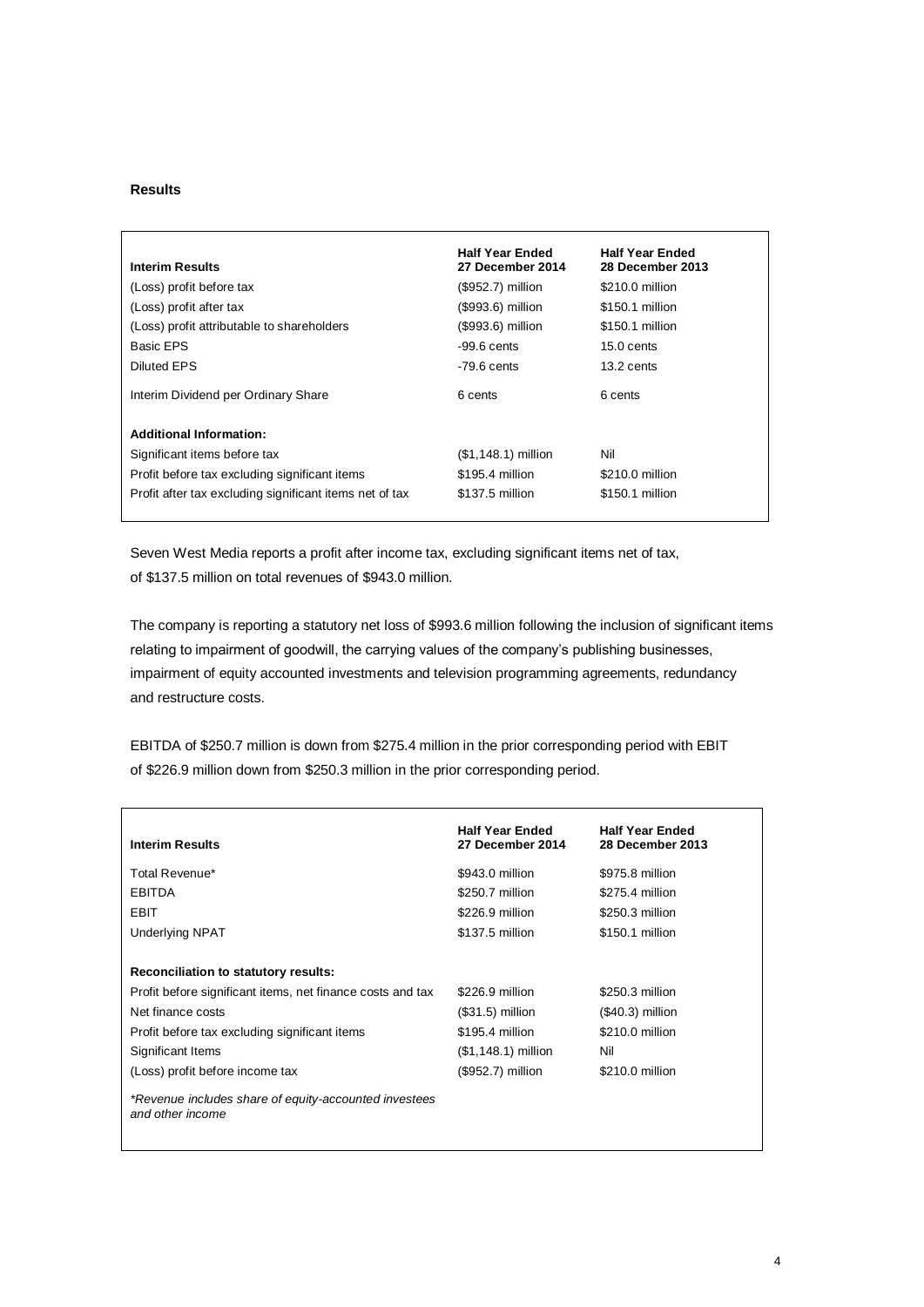### **Balance Sheet**

Seven West Media has been consistent with its strategy to reduce net debt which now stands at \$1.0 billion in December 2014 (\$1.2 billion at 28 June 2014). At 27 December 2014, the group's debt leverage ratio was 2.3x.

# **Operating Margins**

Seven West Media delivered an overall EBITDA margin of 26.6 per cent. The company's key businesses continue to maintain strong margins with television delivering an EBITDA margin of 28.4 per cent, newspapers EBITDA margin of 31.3 per cent and magazines EBITDA margin of 12.2 per cent. All EBITDA margin percentages exclude the impact of significant items.

#### **Cost Management**

Group operating costs (including depreciation and amortisation) decreased 1.3 per cent in the period to \$716.1 million as a result of continued focus on cost reduction initiatives. Newspapers and Magazines delivered cost reductions of 4.0 per cent and 7.6 per cent while Television cost growth was only 0.5 per cent versus the corresponding half year. Management reiterates its financial year cost guidance and expects Group costs growth to be around 1 per cent on prior financial year.

#### **Business Performance**

#### **Broadcast Television**

Seven delivered EBIT of \$181.7 million on revenues of \$677.2 million. EBIT margin is 26.8 per cent and EBITDA margin is 28.4 per cent.

Seven continues to lead the market in television advertising revenue share, building share in a tough advertising market. The latest industry figures put Seven's share of the advertising revenue market at 40.4 per cent for July-December in a half year and 40.8 per cent across the 2014 calendar year. (Source: Free TV (KPMG) Industry Revenue Share Numbers).

More Australians watch Seven than any other television network. Seven was the most-watched network for total viewers across the 2014 television year and is delivering a strong performance across the opening weeks of the 2015 television year.

Seven's cost growth of 0.5 per cent in the first six months reflects the tight cost control while continuing its significant investment in Australian programming.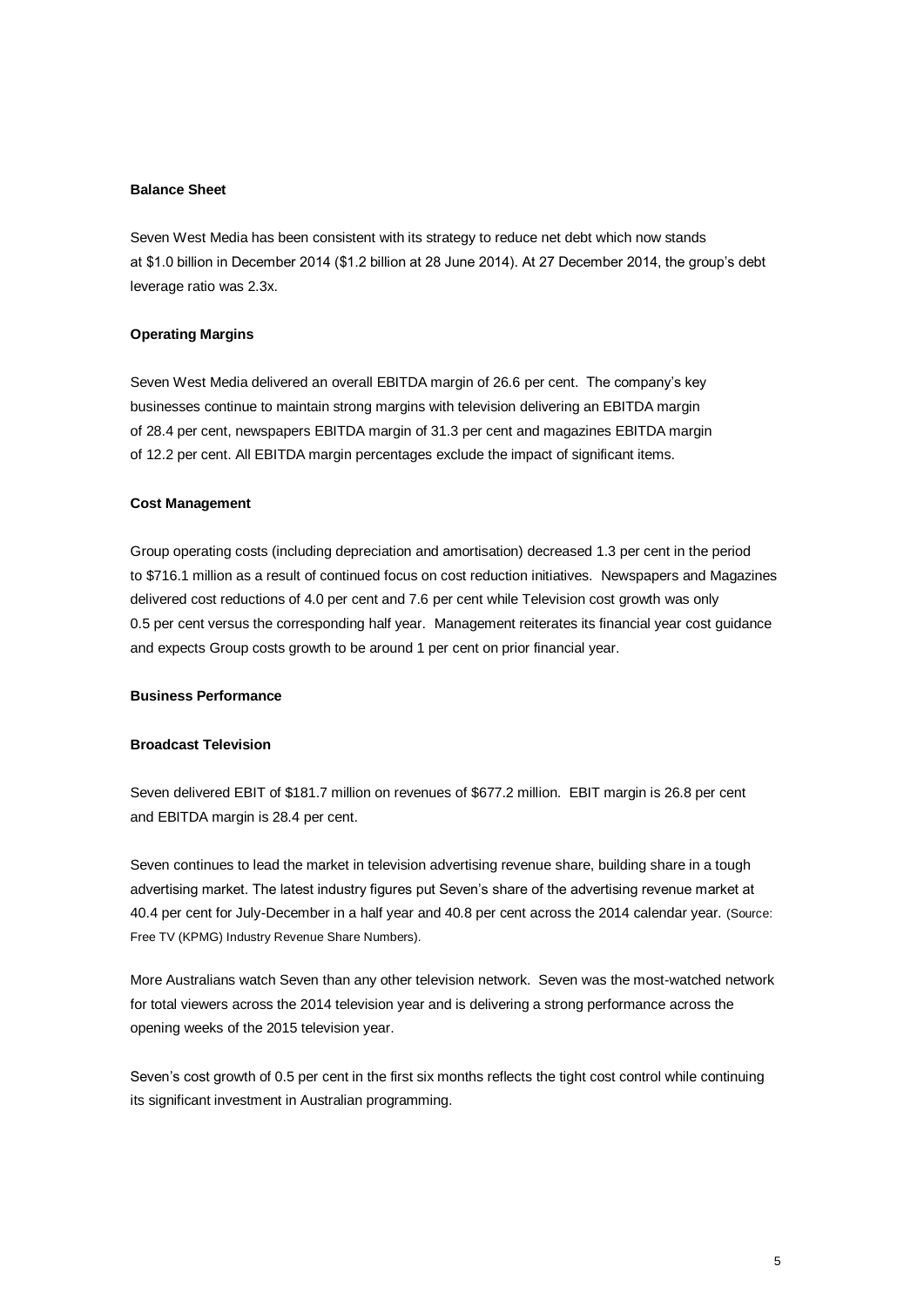#### **Newspapers**

The West Australian and regional newspapers delivered EBITDA of \$39.1 million and EBIT of \$28.4 million on revenues of \$125.0 million. EBITDA margin is 31.3 per cent. EBIT margin is 22.7 per cent.

The company continues to manage its newspaper business in a challenging environment with costs down 4.0 per cent over the prior corresponding period, helping to offset the 5.9 per cent decline in circulation revenues to \$30.3 million and the 12.5 per cent decline in advertising revenue to \$88.0 million compared to the prior corresponding period. Excluding depreciation and amortisation costs, cost reduction for the year is 4.6 per cent.

The West Australian has maintained its position as one of the strongest performing newspapers in the country. According to recent publishing figures, The West Australian is the most-read newspaper in Western Australia. The West Australian reaches an average weekday readership of 625,000 people per day.

The West is expanding its level of engagement with its audiences, with an increasing level of integration with Channel Seven Perth and the launch of a new integrated newsroom with Seven and the implementation of a new multi-media editorial publishing platform which will further advance The West's digital delivery of its content.

## **Magazines**

Seven West Media's magazine publishing business, Pacific Magazines, has delivered a positive performance in a challenging market – with EBIT of \$12.0 million on revenues of \$114.1 million. EBITDA margin is 12.2 per cent. EBIT margin is 10.5 per cent. The company delivered a 7.6 per cent decrease in costs to \$102.1 million.

The company's share of magazine market advertising revenue is 27.3 per cent.

Circulation revenue of \$71.2 million is down 9.4 per cent on the corresponding period. Total advertising revenue of \$38.9 million is down 3.0 per cent on the corresponding period.

Pacific Magazines is the only magazine publishing business building advertising revenue share. The company's portfolio of 20 titles delivered an overall circulation share of 34.8 per cent and readership share of 29.6 per cent. Pacific Magazines' portfolio of titles delivers the company a 27.3 per cent share of the consumer magazine advertising market.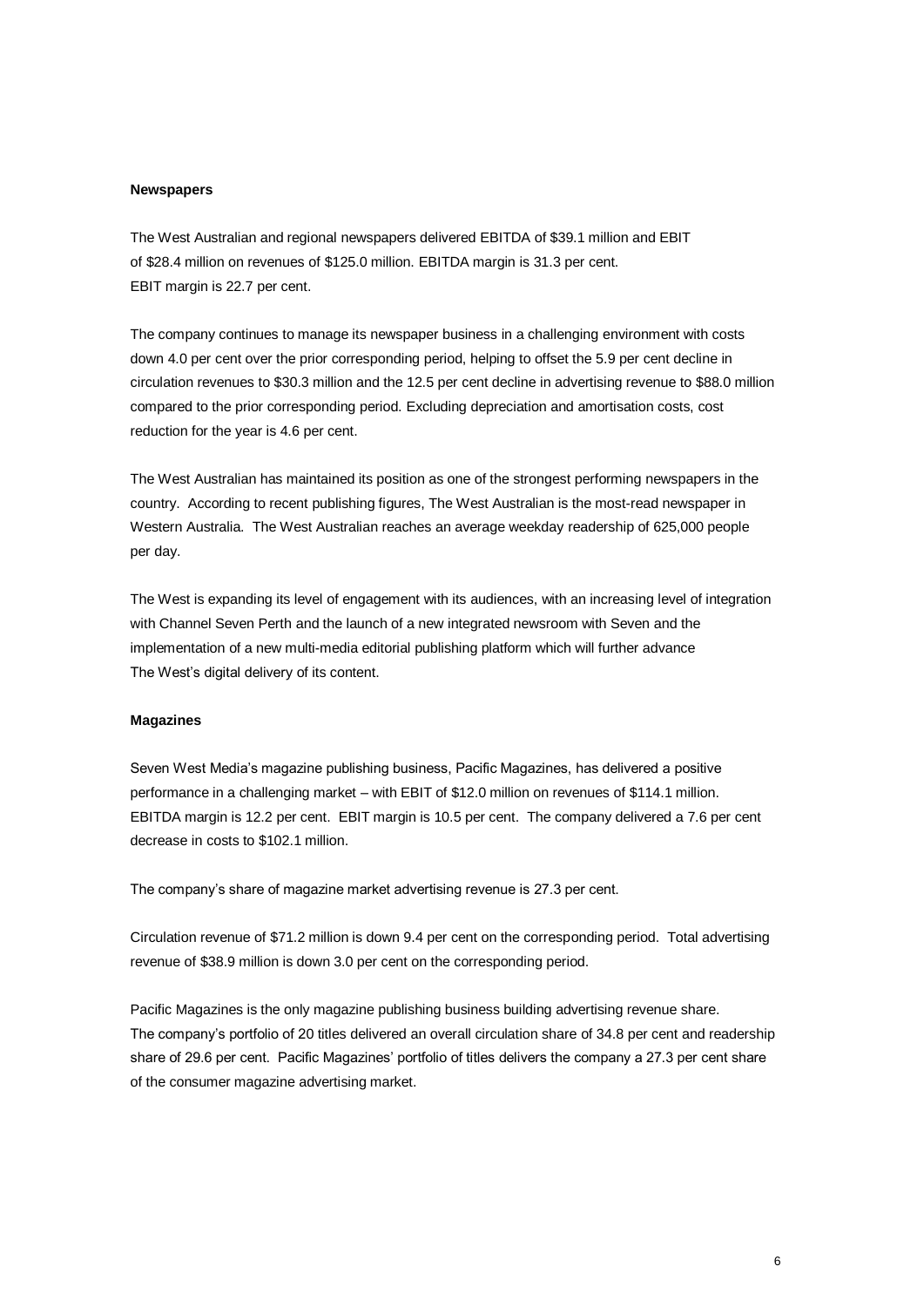#### **Online and Digital Media**

Seven West Media is increasingly a mobile focused 'content and audience' business.

Accelerating market trends around content consumption and engagement on these smarter and faster mobile devices presents significant growth potential for our Company. Mobile for some is not just the second screen but increasingly 'the' screen.

Digital content engagement is at the centre of our value proposition. This engagement will mature over the coming years with a deeper relationship delivered by personalised, context aware and relevant experiences at every "touch-point" through the consumer mobile journey.

Commenting, Mr Worner said: "We are committed to accelerating our digital growth by investing in bringing our content faster to market whether via AVOD, SVOD, TVOD and even live, that will drive shareholder value. Simply put, our content challenges technology, whilst technology inspires our content."

Yahoo7 remains a key platform in the company's digital strategy with scale audiences in online and mobile and progress across the second and third screens.

Demands for online video continues to grow rapidly with more than 62.8 million videos streamed over the past six months, up 28 per cent on the previous first half, and an increase of 36 per cent in Plus7 episodes streamed for the six months to December.

Yahoo7 delivered total revenue of \$50.8 million and an EBITDA margin of 34.1 per cent. This is based on 100 per cent of the business. Seven West Media's share in Yahoo7 is 50 per cent.

In addition, Seven West Media is building for the delivery of the company's content across an array of new platforms and devices, including the recent launch of Hybrid TV. The group has also been progressing multiple initiatives to commercialise its audiences beyond advertising through data and eCommerce, and using the promotional power of its assets on digital and especially mobile platforms.

The company's impairment of its investment in Yahoo7 relates to a transfer of value to Seven West Media as part of Yahoo7's new royalty agreement for Seven Network's content. Yahoo Inc is transforming its business as it moves to primarily mobile audience engagement, video content creation and native commercial delivery.

Commenting, Mr Worner said: Yahoo7 is a key partnership for our business as we evolve and develop our presence in the ever changing premium content delivery market. The impairment reflects the migration of the joint venture from what it was, to what we and Yahoo Inc. believe will be, a faster growing digital video-based ecosystem for our content and that of Yahoo, driving even stronger results for our advertising partners from data driven native and social solutions."